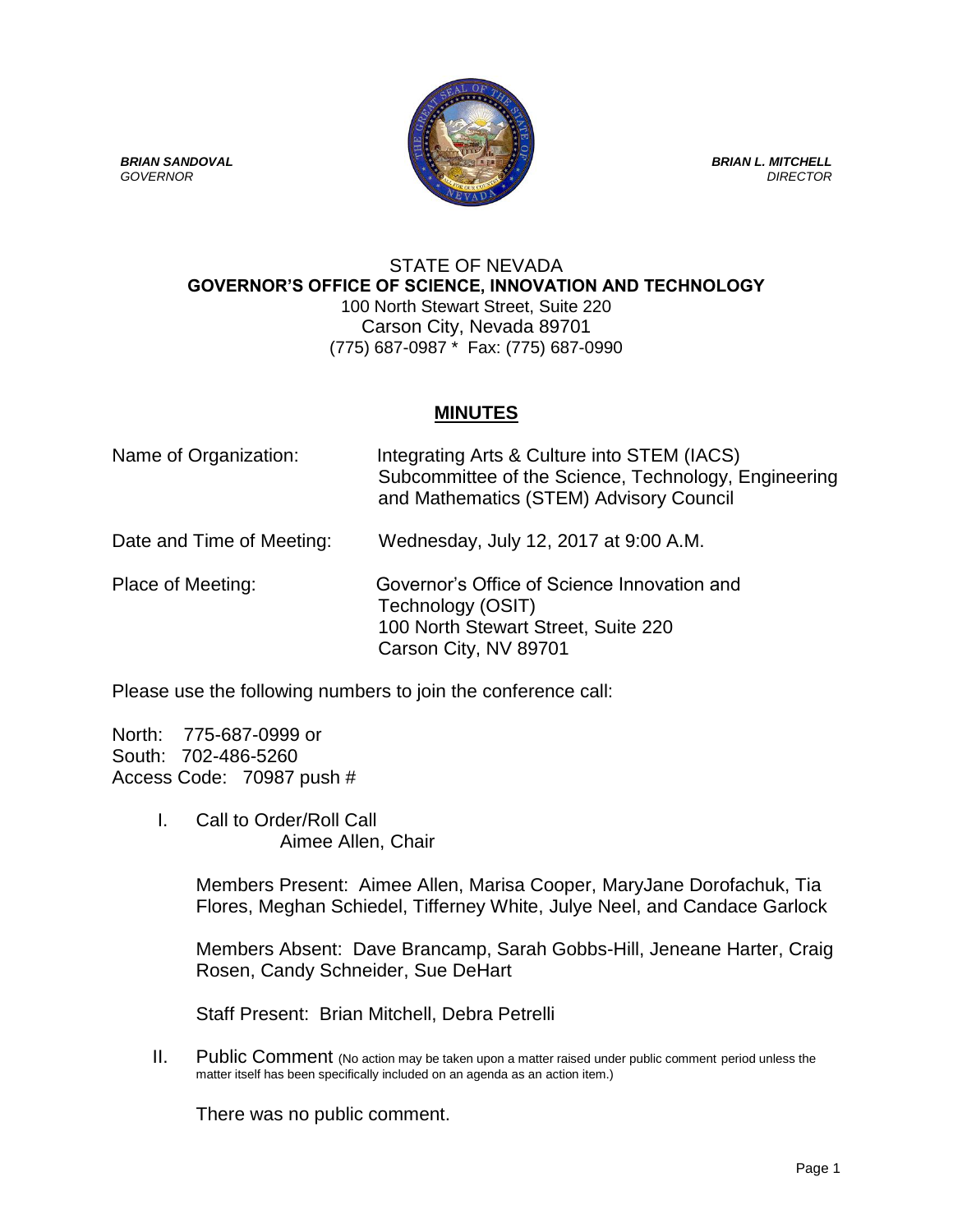III. Opening Remarks and Announcements. Aimee Allen, Chair

> Chair Allen welcomed everyone. She announced they will not be meeting in August due to conflicts in schedules and the next meeting will be in September, 2017. She said we will adhere to the calendar poll results for our reoccurring meeting date and time for the next six months of meetings, then prior to the summer break, revisit those dates for possible adjustments. It was agreed by all members.

IV. Approval of the Minutes from the June 14, 2017 meeting. (For possible action) Aimee Allen, Chair

Ms. Cooper pointed out a change to the June 14, 2017 Minutes, Page 2, Section V - New Business, third line, it should read, "Nevada Museum of Art," and last line of Section V, page 3 should also read, "Nevada Museum of Art." Candy Schneider should be listed under "Members Present" and Tifferney White should be listed under "Members Absent." Ms. Cooper made a motion to approve the Minutes of June 14, 2017 with amendments. Chair Allen seconded the motion. The motion passed unanimously.

- V. New Business: (For information only)
	- A. STEM Advisory Council Meeting Update Aimee Allen, Chair Brian Mitchell, OSIT Marissa Cooper Tia Flores Craig Rosen

Ms. Cooper, who was joined by Ms. Flores and Mr. Rosen at the last STEM Advisory Council Meeting in Las Vegas, gave a recap of their report given to the Council. She said they also updated the council on the Nevada STEAM Conference and IACS's focus on professional development for teachers. Mr. Mitchell commented the next STEM Advisory Council meeting will be in late September 2017 and OSIT will include an invitation to all the subcommittee Chairs, as well as an option to add items to that meeting agenda. He asked that IACS share ideas or give input at the meeting on any ongoing or upcoming events or partnerships they are involved with.

B. Setting IACS Monthly Meeting Schedule: September 2017 – May 2018 Calendar Poll Results and Discussion (For possible action) Chair Aimee Allen

Chair Allen said the results of the calendar poll for the next IACS subcommittee was Tuesday, September 26, 2017 at 9:00 A.M., and the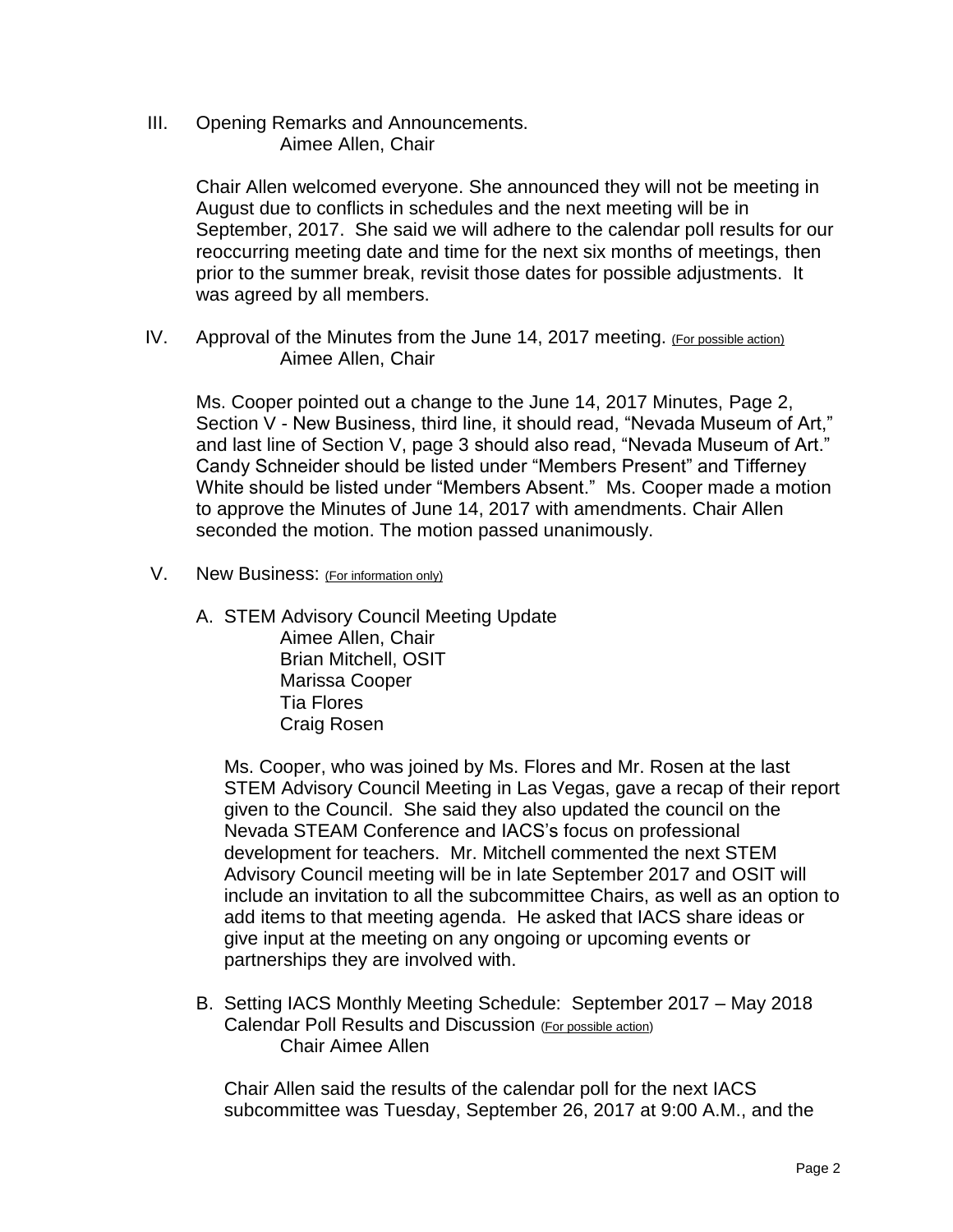monthly meetings following thereafter, will be on the last Tuesday, of each month at 9:00 A.M.

C. NV STEAM Conference Planning Update. (For information only) Marisa Cooper Craig Rosen

Ms. Cooper updated the subcommittee on the NV STEAM Conference and pointed out the theme of the conference is "Inspired Exploration and the Cultivation of Creativity." This year's topic is "Exploring Nevada's Nuclear Legacy." She said we have secured a keynote speaker for the event, Dr. Charles Falco, Professor of Civics at the Optic Department of the University of Arizona. Also, she added her team is working on developing materials and logistics for a micro-site that will be the home for this event. She further discussed the workshops and online registration. Ms. Dorofachuk discussed a professional development grant opportunity available for teachers who need to travel more than 50 miles each way to attend this event.

D. Other IACS Announcements:

Nevada Discovery Museum, Reno - Meghan Schiedel Ms. Schiedel talked about the upcoming total solar eclipse on August 21, 2017, and how the Nevada Discovery Museum is currently looking at ways to integrate art into the event.

The Smith Center – No report at this time.

Nevada Museum of Art - Marisa Cooper

Ms. Cooper briefly discussed a new exhibition called "City of Dust: The Evolution of Burning Man." She said it is an anthropological and ethnographic retelling of the history of the Burning Man event that takes place annually in the Black Rock Desert, 120 miles north of Reno.

Clark County School District – No report at this time.

## Sierra Arts Foundation - Tia Flores

Ms. Flores commented that the Sierra Arts Foundation has a busy July ahead of them this year with multiple Art Town events, activities and workshops. She talked briefly about their literacy project, which will be launched next year, in partnership with Washoe County School District. They will be hiring teaching artists to assist classrooms teachers for 27 weeks, as mentors on how to use art, by teaching strategy on how to get kids engaged into projects across curriculum core subjects. There will also be a parallel on-line course for those teachers to earn in-service credit.